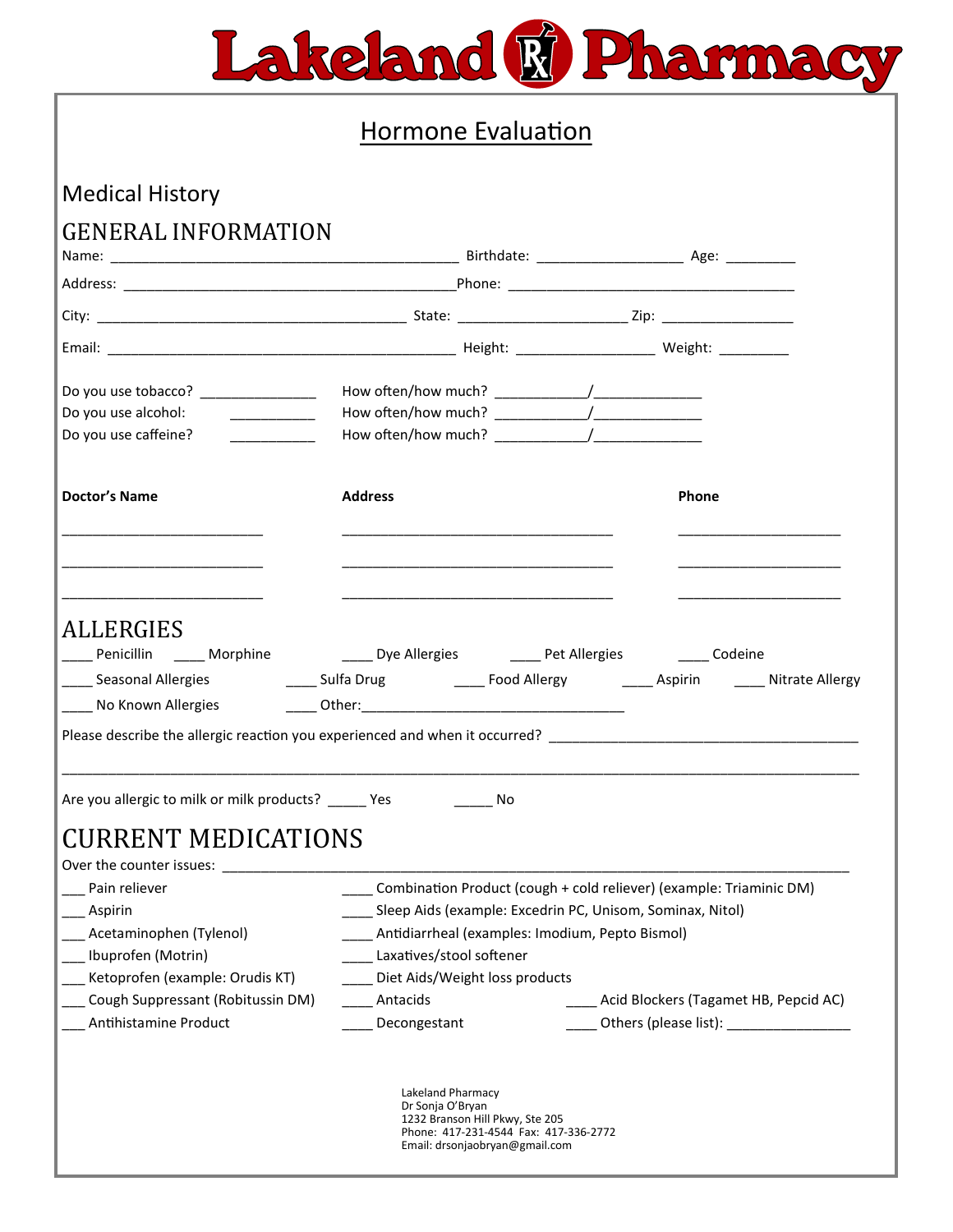

|  | <b>PATIENT NAME:</b> |
|--|----------------------|
|  |                      |

**PATIENT NAME: \_\_\_\_\_\_\_\_\_\_\_\_\_\_\_\_\_\_\_\_\_\_\_\_\_\_\_\_\_\_\_\_\_\_\_\_\_\_\_\_\_\_\_\_ Date: \_\_\_\_\_\_\_\_\_\_\_\_\_\_\_\_\_\_\_\_\_\_\_\_\_\_\_\_\_\_\_\_\_**

#### NUTRITIONAL /NATURAL SUPPLEMENTS: (Please identify and list the products you are using)

- Vitamins (example:: Multiple or single vitamins such as B complex, E, C, Beta Carotene)
- \_\_\_ Minerals (example: Calcium, Magnesium, Chromium, Colloidal Minerals)
- \_\_\_ Herbs (example: Ginseng, Gingko Biloba, Echinacea, Other Herbal Teas, Remedies, etc.)
- \_\_\_ Enzymes (example: Digestive formulas papaya, Co Enzyme Q10, etc.)
- \_\_\_ Nutritional/Protein Supplements (example: Shark Cartilage, Protein powders, Amino Acids)
- Other (Glucosamine, etc.)

## CURRENT PRESCRIPTION MEDICATIONS

| <b>Medication Name</b> | Strength | Date Started | How Often |
|------------------------|----------|--------------|-----------|
|                        |          |              |           |
|                        |          |              |           |
|                        |          |              |           |

#### PERSONAL MEDICAL HISTORY

Medical conditions/Diseases: (Please check all that apply)

| <b>Heart Disease</b> | <b>Blood Clotting Problems</b> | Epilepsy         |
|----------------------|--------------------------------|------------------|
| High Cholesterol     | <b>Diabetes</b>                | Headaches        |
| High Blood Pressure  | Arthritis                      | <b>Migraines</b> |
| Cancer               | Depression                     | Eye Disease      |
| Fibromyalgia         | <b>Thyroid Disease</b>         | Ulcers           |
| Other (please list): |                                |                  |

## PERSONAL HORMONE INFORMATION

| Hormones previously taken                                                                              | Date started |                    | Date stopped | Reason                                                                                                                                                                                                                         |
|--------------------------------------------------------------------------------------------------------|--------------|--------------------|--------------|--------------------------------------------------------------------------------------------------------------------------------------------------------------------------------------------------------------------------------|
| Have you ever used oral contraceptives?                                                                | <b>Pres</b>  | - No               |              |                                                                                                                                                                                                                                |
| How many pregnancies have you had? ______                                                              |              | How many children? |              |                                                                                                                                                                                                                                |
| Any interrupted pregnancies?                                                                           | Yes          | - No               |              |                                                                                                                                                                                                                                |
| Have you had a hysterectomy?                                                                           | Yes          | No No              |              | Date of surgery:                                                                                                                                                                                                               |
| Ovaries removed?                                                                                       | <b>Pres</b>  | No.                |              |                                                                                                                                                                                                                                |
| Have you had a tubal ligation?                                                                         | Yes          | No.                |              | Date: the contract of the contract of the contract of the contract of the contract of the contract of the contract of the contract of the contract of the contract of the contract of the contract of the contract of the cont |
| Have you had any of the following tests performed? (Check those that apply and note date of last test) |              |                    |              |                                                                                                                                                                                                                                |
| Mammography                                                                                            | Yes          | No.                |              |                                                                                                                                                                                                                                |
| Pap Smear                                                                                              | Yes          | No.                |              | Date: _________________________                                                                                                                                                                                                |

Lakeland Pharmacy Dr. Sonja O'Bryan 1232 Branson Hills Pkwy, Ste 205 Phone: 417-231-4544 Fax: 417-336-2772 Email: drsonjaobryan@gmail.com